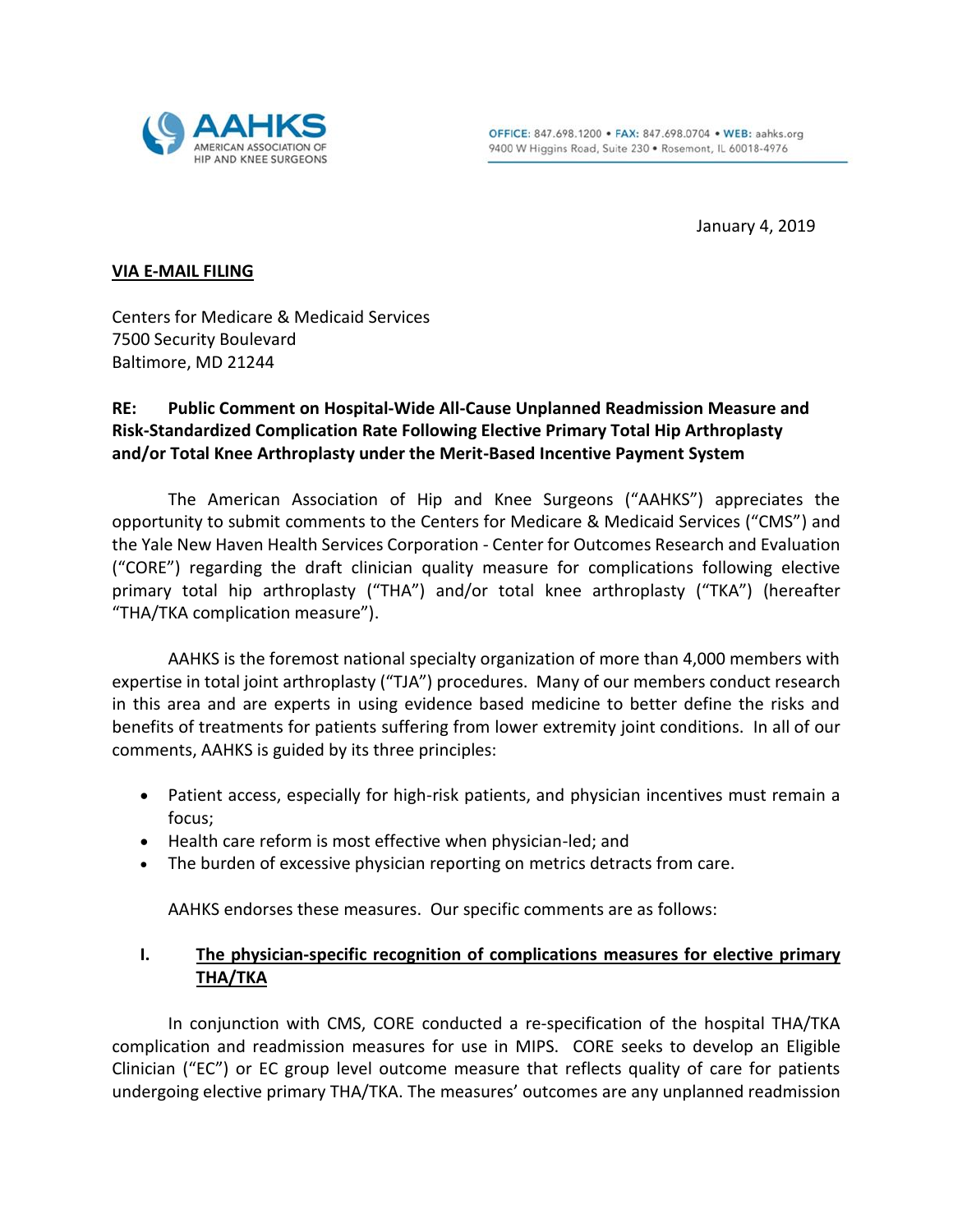or one of the specified medical or surgical complications occurring during the index admission or during a readmission except death, which can occur anywhere as long as it is within 30 days of the state of the index admission. The measure is risk-adjusted and patient outcomes are attributed to the clinician who billed for the procedure. EC groups and EC are defined as unique combinations of National Provider Identifier ("NPI") or Tax Identification Numbers or ("TIN").

We support CMS' efforts to develop an eligible clinician-level and/or eligible clinician group-level outcome measure that reflects the quality of care for patients undergoing elective THA/TKA procedures. CMS partnership with CORE is a positive step towards accurately evaluate the quality of care provided by MIPS eligible clinicians or clinician groups.

AAHKS has long advocated for the development of risk-adjusted physician and groupspecific measures for elective THA/TKA procedures. Such THA/TKA readmission and complication measures are a significant improvement over the prior hospital-specific THA/TKA outcome measures and will do much to advance clinician engagement in value-based care. AAHKS has also long advocated for all quality measures to be risk-adjusted, including risk adjustment for socioeconomic status ("SES"). We appreciate that CORE tested SES factors for inclusion and left such factors out of the measure adjustment only after determining that, in this case, the SES factors did not add any new value and were likely otherwise represented by clinical factors. Further, we also appreciate that the analysis showed that the performance of providers is not significantly influenced by the performance of their hospital.

#### **II. Response to specific questions**

## **1.** *"Does the measure identify the appropriate EC or EC group responsible for complications following elective primary THA/TKA procedures?"*

The measure attributes the outcome for each patient to the single clinician who files the Medicare physician claim for the THA/TKA procedure during the initial admission. When patients have multiple claims for a single THA/TKA procedure, an algorithm is used to identify the appropriate EC for attribution. For instance, if there are multiple physician submitting the Medicare claim for the THA/TKA, the algorithm will exclude, for purposes of quality measure attribution, any physicians who were assistants-at-surgery or who are not orthopaedic surgeons. In the absence of an identifiable billing surgeon, the measure will default to the Operator as listed on the hospital claim. We believe this is a reasonable and thorough algorithm to identify the surgeon most likely to be mainly responsible for the THA/TKA.

We believe the measure as designed will accurately identify the appropriate EC or EC group responsible for complications following elective THA/TKAs. Under the measure as developed by CORE, ECs are identified as unique combinations of NPI and TIN. Patients are attributed to a unique NPI/TIN combination and a single clinician may receive more than one measurement if they submit claims under two or more TINs for different groups.